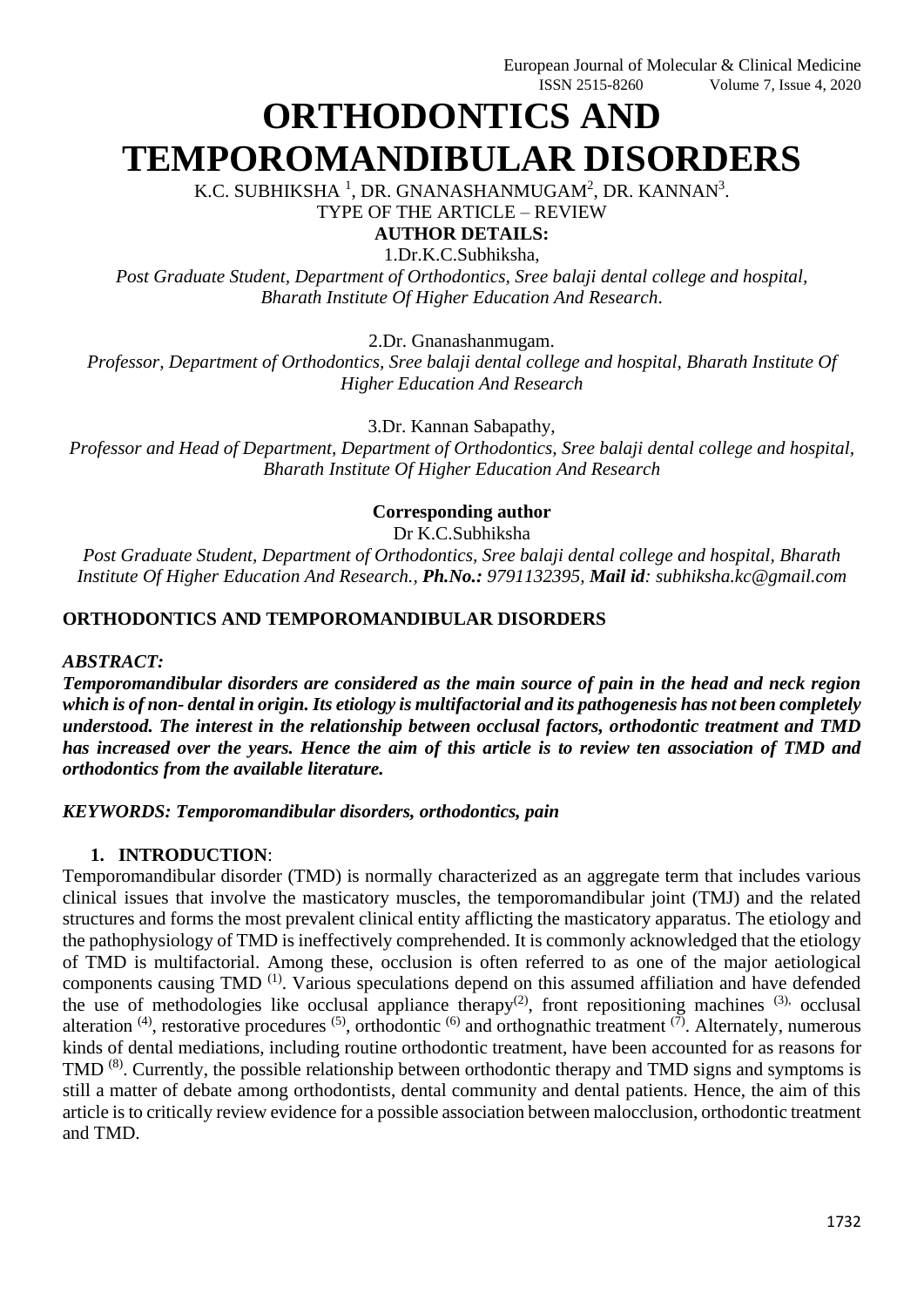# **2. DOES MALOCCLUSION CAUSE TMD?**

Ramfjord<sup>(9),</sup> through an electromyographic (EMG) study on 34 patients, stated that 'The most common occlusal factor in bruxism is a discrepancy between centric relation and centric occlusion; invariably such discrepancy is accompanied by asynchronous contraction or sustained strain in the temporal and masseter muscles during swallowing'. Therefore, he suggested occlusal equilibrium to provide muscular balance and to eliminate the bruxism. However, EMG studies aiming to test this hypothesis by introducing artificial interferences gave inconsistent results  $(10-13)$ .

Michelotti et al <sup>(14)</sup> carried out in a double-blind crossover design in four different conditions: interferencefree condition before the application of any interference, active interference condition, dummy interference condition and interference-free condition after the removal of the interferences. The activity of the masseter muscle was recorded . None of the subjects reported signs and ⁄ or symptoms of TMD though the muscle activity was reduced with occlusal interference.

Orthodontists were acquainted with the field of TMD following the hypothesizing of Thompson (15) who accepted that malocclusion caused the back and predominant displacement of the condyle. Consequently, there was the need to descend the condyle by liberating the caught up mandible. From that point forward, different malocclusions have been related with TMD signs or indications. But most of the results of the studies conducted couldn't show that orthodontic treatment has a preventive or therapeutic impact on the event of TMD. In this way in spite of the fact that different malocclusions have been related with TMD signs or side effects, the studies are subjected to a lot of bias leading to questionable acceptance of the results.

Population study with 3033 subjects was conducted to research the relationship between clicking and crepitus of the TMJ, overjet and overbite <sup>(16)</sup>. The study failed to exhibit a connection between overbite or overjet and TMD.

Among transverse discrepancies,posterior crossbites are said to have a great impact on the TMJ. According to the proposed causal chain of events, posterior crossbite may result in alterations of the disc–condyle relationship, which in turn are responsible for disc displacement and TMJ clicking (17-20) A population based regression analysis of 1291 young adults failed to establish a correlation between cross bites and disc displacement in TMJ $^{(21)}$ .

It can be concluded that occlusion is currently declining in importance and is now considered as a cofactor. Other aetiological factors, such as trauma, parafunctional behaviour, psychosocial disorders, gender, genetics and centrally mediated mechanisms, are considered more important.

### **3. DOES ORTHODONTIC TREATMENT CAUSE TMD?**

In 1995, a review by McNamara, Seligman and Okeson<sup>(22)</sup> eight conclusions were listed that explains this possible association.

- Signs and symptoms of TMD occur in healthy individuals
- Signs and symptoms of TMD increase with age particularly during adolescence. Thus, TMD that originates during orthodontic treatment may not be related to the treatment.
- Orthodontic treatment performed during adolescence generally does not increase or decrease the chances of developing TMD later in life.
- The extraction of teeth as part of an orthodontic treatment plan does not increase the risk of developing TMD.
- There is no elevated risk for TMD associated with any particular type of orthodontic mechanics.
- Although a stable occlusion is a reasonable orthodontic treatment goal, not achieving a specific gnathologically ideal occlusion does not result in TMD signs and symptoms.
- No method of TM disorder prevention has been demonstrated.
- When more severe TMD signs and symptoms are present, simple treatments can alleviate them in most patients.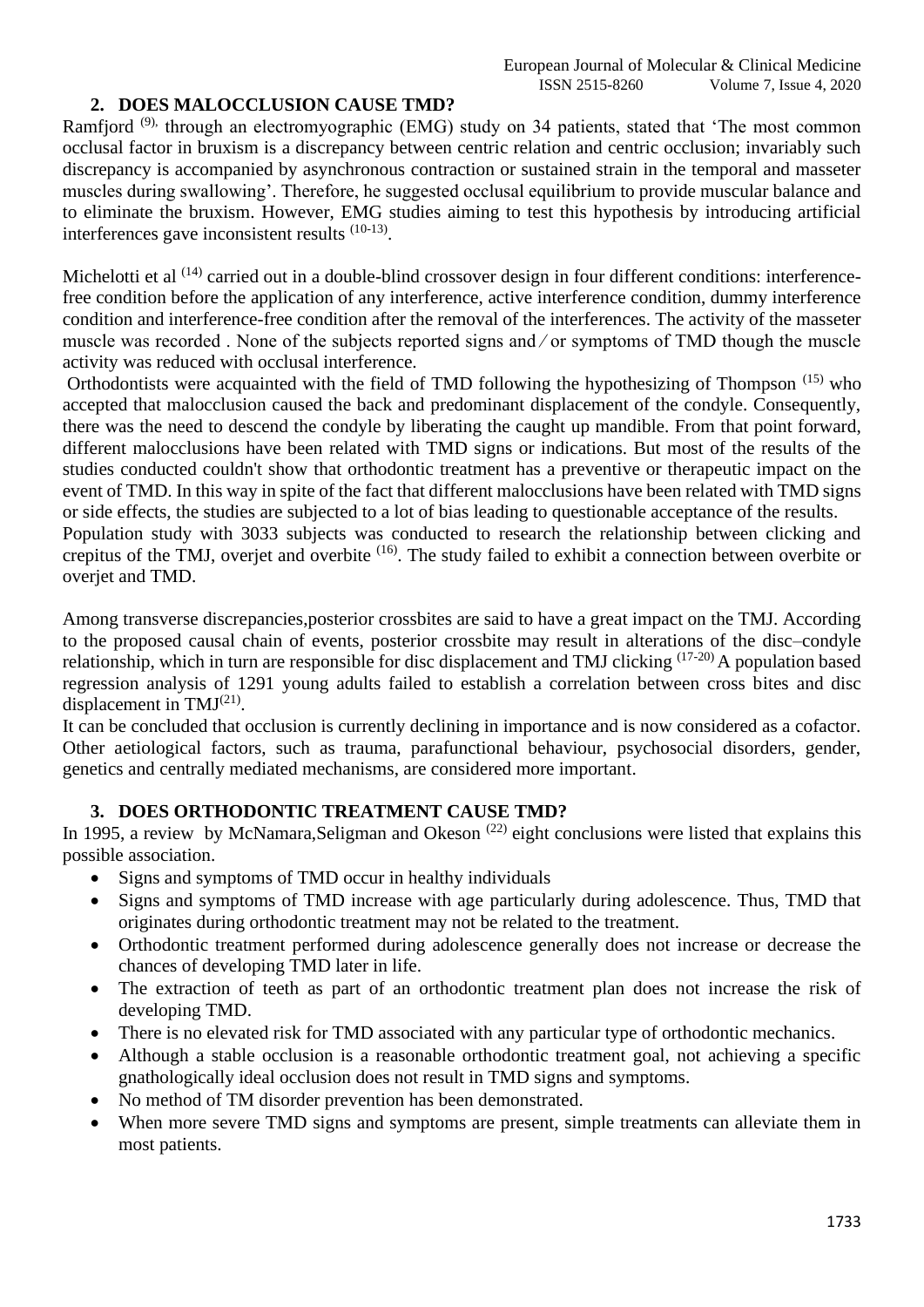ISSN 2515-8260 Volume 7, Issue 4, 2020 In spite of the fact that these conclusions were made 15 years back, most orthodontists and dental network still accept that inside unhinging might be the outcome of the withdrawal of the mandible during a few types of orthodontic treatment (23). This has had a significant sway on the decrease of the extraction rate for orthodontic reason (24)

The hypothesis that different orthodontic techniques (e.g. functional appliances, class II *A*II elastics, chincup, headgear, fixed or removable appliances) and treatment plans can be involved as aetiological factors for TMD has also been tested in recent decades.

Henrikson and Nilner<sup>(25)</sup> studied patients between the age group of 11-15 years who underwent orthodontic treatment with untreated controls. In patients with orthodontic treatment the TMD reduced in contrast to the hypothesis. Hence, orthodontic treatment did not increase the risk for or worsen pre-treatment signs of TMD. Rey et al. <sup>(26)</sup> concluded from his study that treatment-induced modifications in the TMJ must be interpreted as remodelling changes. As per current information, the function of orthodontic treatment in the etiology of TMD isn't affirmed. Finally, a 20 year cohort longitudinal study investigating the relationship between orthodontic treatment and TMD concluded that orthodontic treatment neither causes nor prevents TMD and that participants with a history of orthodontic treatment did not have higher risk of new or persistent TMD (27)

## **4. MANAGEMENT OF TMD BEFORE / DURING ORTHODONTIC TREATMENT:**

Before starting orthodontic treatment, it is advisable to perform always a screening examination for the presence of TMD. For medico-legal reasons, any findings, including TMJ sounds, deviation during mandibular movements or pain, should be recorded and updated at 6-month intervals, and informed consent should be signed by the patient  $(28,29)$ . When a patient reports with facial pain / TMD before the start of treatment, orthodontic treatment should not be initiated as long as the pain is relieved. once the pain has been resolved and the condition is stable over a reasonable amount of time, initiation of orthodontic therapy may be considered. The treatment plan should always be tailored according to the problem list of the patient, to evidence based dentistry principles and to common sense considering the characteristics of the single patient and taking into account why the patient is seeking treatment.

TMD signs and manifestations are fluctuating and can develop during orthodontic treatment. The orthodontist ought to educate the patient that they are profoundly predominant in the general population and the etiology is multifactorial, it isn't conceivable to build up a connection with the orthodontic treatment. In the event that the patient presents signs or manifestations of TMD during dynamic orthodontic treatment, the initial step is consistently to make the proper diagnosis. The subsequent advance is to stop dynamic orthodontic treatment briefly to dodge compounding factors. Initiating orthodontic forces applies powers to teeth that can cause transient distress or agony. In fact, orthodontic torment incited by methods for separators brought about a transient decrease in the weight torment limits of the masseter also, temporalis muscles  $(30)$ . The third step is to manage the pain by following traditional recommended methods like pharmacotherapy, social treatment, home activities, active recuperation. A while later, when the patient is relieved of pain orthodontic treatment can be proceeded as already arranged or, if important, adjusted by the patient's condition.

### **5. CONCLUSION:**

A TMD is a multifactorial pathology, and it is hard to show an immediate connection between one of the causes, for example,occlusion and TMD. It is essential to exclude different reasons for facial pain before examining the teeth as the potential aetiological factor. As indicated by evidence based dentistry, dental specialists should utilize the current best evidence when settling on choices about the treatment of every patient, coordinating individual clinical ability with the best accessible clinical proof.

### **6. REFERENCES:**

[1] de Leeuw R (ed) Orofacial pain; guidelines for assessment, diagnosis, and management, 4th edn. Chicago: Quintessence Pub. Co.; 2008, 129–204. 424 A. MICHELOTTI & G. IODICE ª 2010 Blackwell Publishing Ltd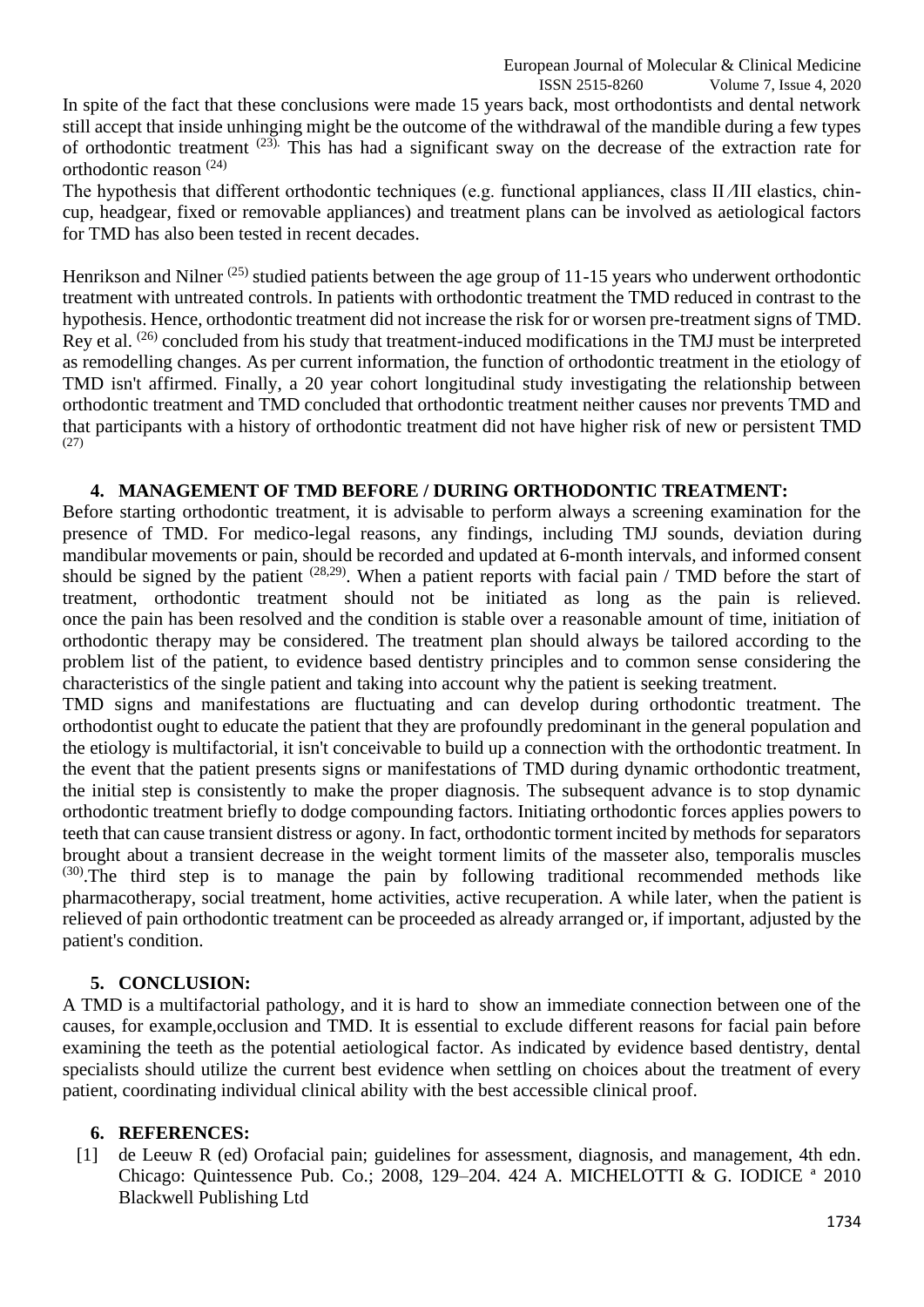ISSN 2515-8260 Volume 7, Issue 4, 2020

- [2] Ekberg E, Vallon D, Nilner M. The efficacy of appliance therapy in patients with temporomandibular disorders of mainly myogenous origin. A randomized, controlled, shortterm trial. J Orofac Pain. 2003;17:133–139.
- [3] Kurita H, Ohtsuta A, Kurashina K, Kopp S. A study of factors for successful splint capture of anteriorly disc displaced Temporomandibular joint disc with disc repositioning appliance. J Oral Rehab. 2001;28:651–657.
- [4] De Boever JA, Carlsson GE, Klineberg IJ. Need for occlusal therapy and prosthodontic treatment in the management of temporomandibular disorders. Part I. Occlusal interferences and occlusal adjustment. J Oral Rehab. 2000;27:367–379.
- [5] De Boever JA, Carlsson GE, Klineberg IJ. Need for occlusal therapy and prosthodontic treatment in the management of temporomandibular disorders. Part II. Tooth loss and prosthodontic treatment. J Oral Rehab. 2000;27:647–659.
- [6] Sadowsky C, Theisen TA, Sakols EI. Orthodontic treatment and temporomandibular joint sounds a longitudinal study. Am J Orthod Dentofacial Orthop. 1991;99:441–447.
- [7] Egermark I, Blomqvist JE, Cromvik U, Isaksson S. Temporomandibular dysfunction in patients treated with orthodontics in combination with orthognathic surgery. Eur J Orthod. 2000;22:537–544.
- [8] Luther F. TMD and occlusion part I. Damned if we do? Occlusion: the interface of dentistry and orthodontics. Br Dent J. 2007;13:202–209
- [9] Ramfjord SP. Bruxism, a clinical and electromyographic study. J Am Dent Assoc. 1961;62:21–44
- [10] Belser UC, Hannam AG. The influence of altered workingside occlusal guidance on masticatory muscles and related jaw movement. J Prosthet Dent. 1985;53:406–413.
- [11] . Ikeda T, Nakano M, Bando E, Suzuki A. The effect of light premature occlusal contact on tooth pain threshold in humans. J Oral Rehabil. 1998;25:589–595.
- [12] Kobayashi Y. Influences of occlusal interference on human body. J Int Coll Dent. 1982;13:56–64.
- [13] McGlynn FD, Bichajian C, Tira DE, Lundeen HC, Mahan PE, Nicholas BV. The effect of experimental stress and experimental occlusal interference on masseteric EMG activity. J Craniomandib Disord. 1989;3:87–92
- [14] Michelotti A, Farella M, Gallo LM, Veltri A, Palla S, Martina R. Effect of occlusal interferences on habitual activity of human masseter. J Dent Res. 2005;84:644–648
- [15] Thompson JR. Temporomandibular disorders: diagnosis and treatment. In: Sarnat BG, ed. The temporontandibular joint. 2nd edn. Springfield, IL: Charles C Thomas; 1964:146–184
- [16] Hirsch C, John MT, Drangsholt MT, Mancl LA. Relationship between overbite/overjet and clicking or crepitus of the temporomandibular joint. J Orofac Pain. 2005;19:218– 225
- [17] Wilkinson TM. The lack of correlation between occlusal factors and TMD. In: McNeil C, ed. Current controversies in temporomandibular disorders. California: Quintessence Publishing; 1991:90–94.
- [18] Pullinger AG, Seligman DA, Gornbein JA. A multiple logistic regression analysis of the risk and relative odds of temporomandibular disorders as a function of common occlusal features. J Dent Res. 1993;72:968–979.
- [19] Egermark I, Magnusson T, Carlsson GE. A 20-year follow-up of signs and symptoms of temporomandibular disorders and malocclusions in participants with and without orthodontic treatment in childhood. Angle Orthod. 2003;73:109–115.
- [20] Buranastidporn B, Hisano M, Soma K. Effect of biomechanical disturbance of the temporomandibular joint on the prevalence of internal derangement in mandibular asymmetry. Eur J Orthod. 2006;28:199–205.
- [21] 3. Farella M, Michelotti A, Iodice G, Milani S, Martina R. Unilateral posterior crossbite is not associated with TMJ clicking in young adolescents. J Dent Res. 2007;86:137–141.
- [22] 0. McNamara JA Jr, Seligman DA, Okeson JP. Occlusion, orthodontic treatment, and temporomandibular disorders: a review. J Orofac Pain. 1995;9:73–90.
- [23] McLaughlin RP, Bennett JC. The extraction nonextraction dilemma as it relates to TMD. Angle Orthod. 1995;63:175–186
- [24] O' Connor BM. Contemporary trends in orthodontic practice: a national survey. Am J Orthod Dentofacial Orthop. 1993;103:163–170